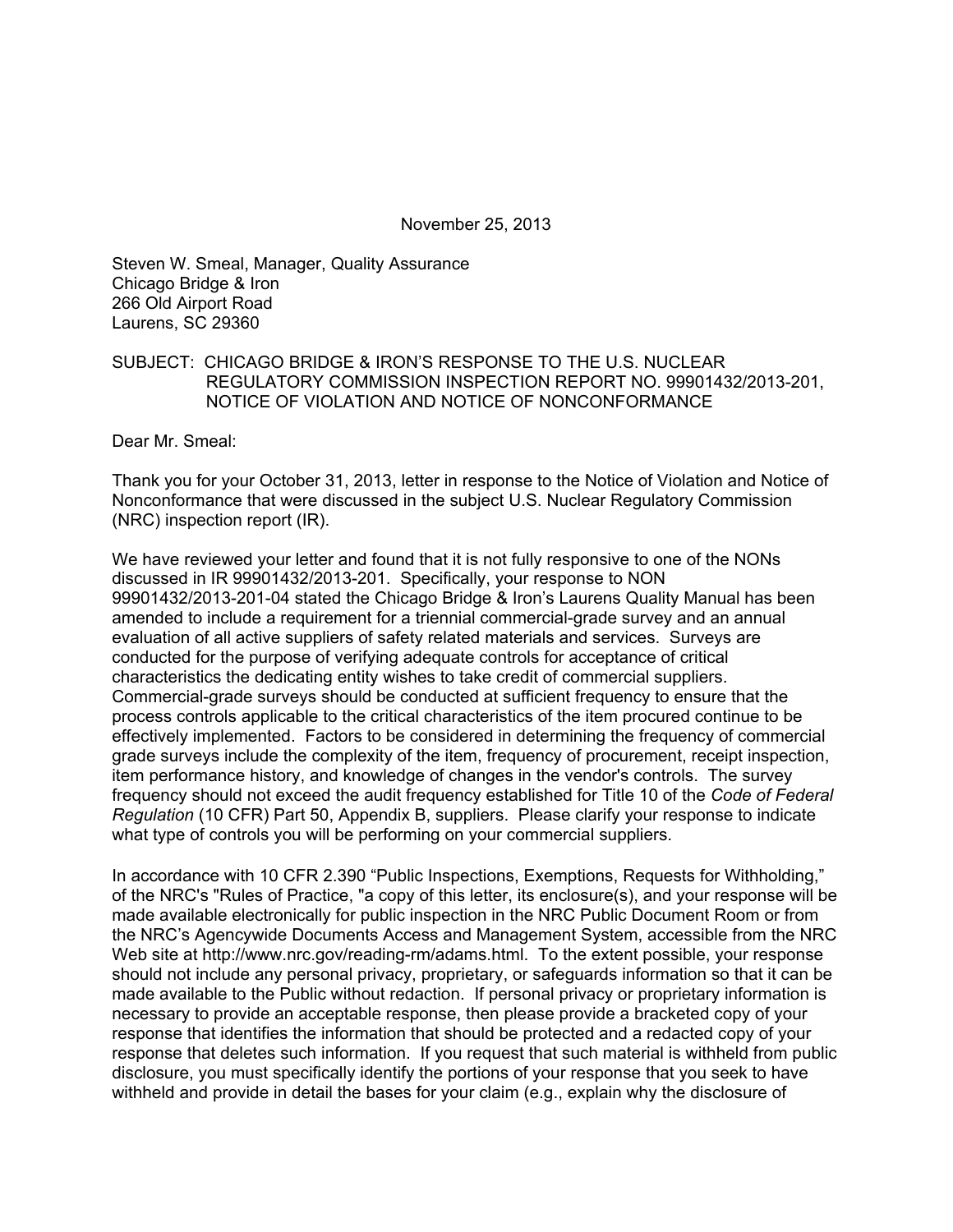S. Smeal  $-2$  -

information will create an unwarranted invasion of personal privacy or provide the information required by 10 CFR 2.390(b) to support a request for withholding confidential commercial or financial information). If safeguards information is necessary to provide an acceptable response, please provide the level of protection described in 10 CFR 73.21 "Protection of Safeguards Information: Performance Requirements."

Please contact Mr. Yamir Diaz-Castillo at (301) 415-2228 or via electronic mail at Yamir.Diaz-Castillo@nrc.gov, if you have any questions or need assistance regarding this matter.

Sincerely,

### */RA/*

Edward H. Roach, Chief Mechanical Vendor Inspection Branch Division of Construction Inspection and Operational Programs Office of New Reactors

Docket No.: 99901432